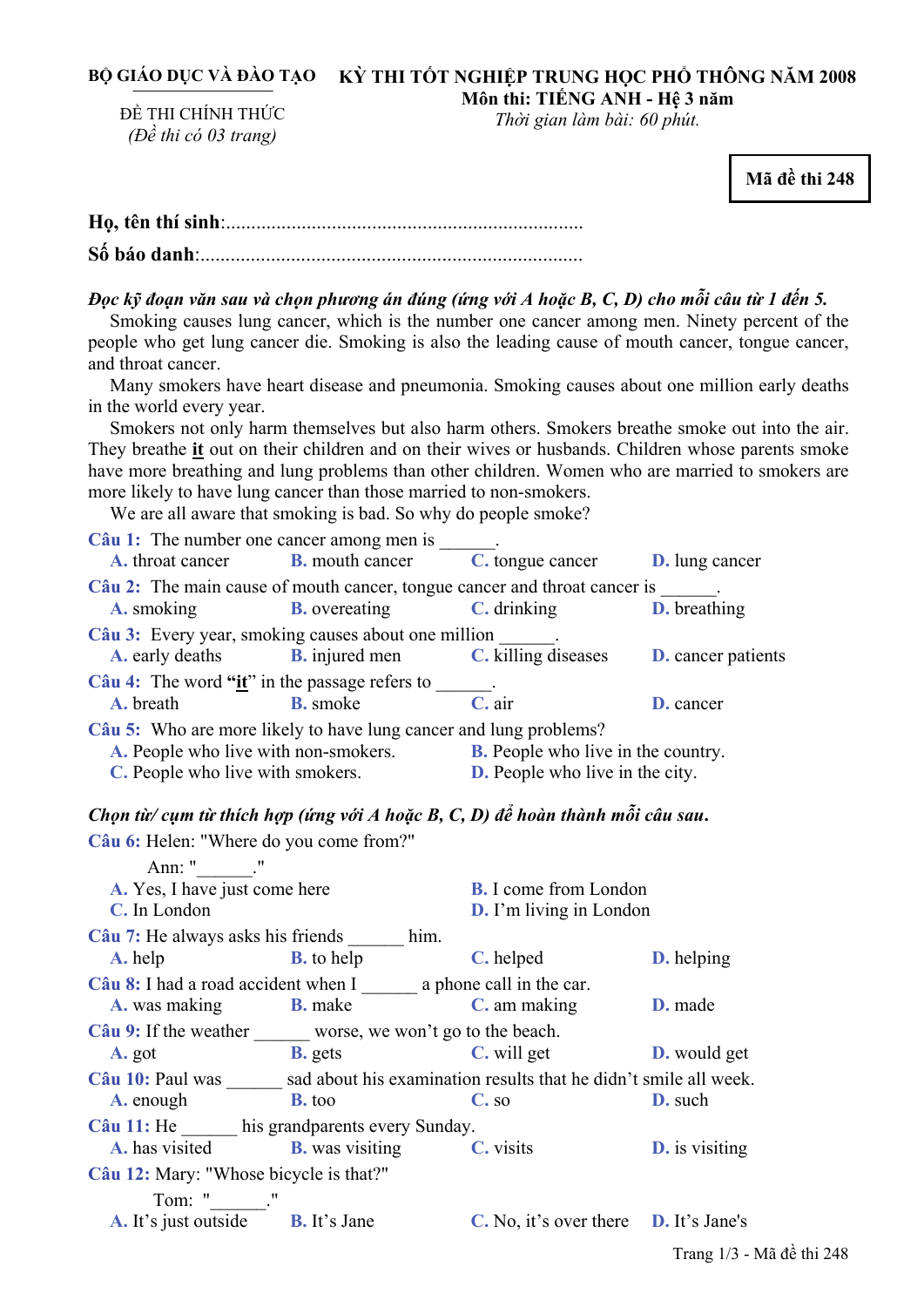**Câu 13:** He \_\_\_\_\_\_ to Hanoi ten days ago. **A.** was going **B.** went **C.** has gone **D.** goes Câu 14: I came to see her yesterday, she was reading a book. **A.** Before **B.** When **C.** After **D.** While **Câu 15:** Linda: "Excuse me! Where's the post office?" Maria: " \_\_\_\_." **A.** Yes, I think so **B.** I'm afraid not **C.** Don't worry **D.** It's over there **Câu 16:** When my father was young, he get up early to do the gardening. **A.** got used to **B.** use to **C.** used to **D.** was used to Câu 17: The meeting is going to be \_\_\_\_\_\_\_ at 7 o'clock tomorrow morning. **A.** run **B.** played **C.** taken **D.** held **Câu 18:** The boy eyes are brown is my friend. **A.** whose **B.** whom **C.** who **D.** which **Câu 19:** My sister is very fond eating chocolate candy. **A.** with **B.** about **C.** at **D.** of **Câu 20:** Mrs. Kent is \_\_\_\_\_\_ with washing the dishes every day. **A.** bored **B.** boring **C.** boringly **D.** bore Câu 21: I were you, I would take a taxi to the airport. **A.** If **B.** Unless **C.** Because **D.** When **Câu 22:** Miss White sang very at my birthday party last night. **A.** beautiful **B.** beauty **C.** beautifully **D.** beautify Câu 23: The teacher told his students laughing. **A.** stop **B.** stopping **C.** stopped **D.** to stop **Câu 24:** Paul has applied for a \_\_\_\_\_\_ in a new company. **A.** career **B.** job **C.** work **D.** task **Câu 25:** After drinking a big bottle of \_\_\_\_\_\_, he got drunk. **A.** orange juice **B.** wine **C.** milk **D.** water **Câu 26:** Tom: "How did you get here?" John: *"*\_\_\_\_\_\_" **A.** Is it far from here? **B.** I came here last night. **C.** The train is so crowded. **D.** I came here by train. **Câu 27:** I'm learning English \_\_\_\_\_\_ I want to get a better job. **A.** but **B.** or **C.** because **D.** therefore Câu 28: "Would you like to have \_\_\_\_\_\_ coffee?" **A.** few **B.** many **C.** some **D.** little **Câu 29:** Peter: "How often do you go to school?" Harry: " **A.** Every day except Sunday **B.** I go there early **C.** I go there by bus **D.** I don't think so **Câu 30:** He \_\_\_\_\_\_ in London at the moment. **A.** will study **B.** is studying **C.** has studied **D.** studies

### Đọc kỹ đoạn văn sau và chọn phương án đúng (ứng với A hoặc B, C, D) cho mỗi chỗ trống từ 31 *đến 35.*

Today, supermarkets are found in almost every large city in the world. But the first supermarket (31)\_\_\_\_\_\_ opened only fifty years ago. It was opened in New York by a man named Michael Cullen.

A supermarket is different (32) other types of stores in several ways. In supermarkets, goods are placed on open shelves. The (33)\_\_\_\_\_\_ choose what they want and take them to the checkout counter. This means that fewer shop assistants are needed than in other stores. The way